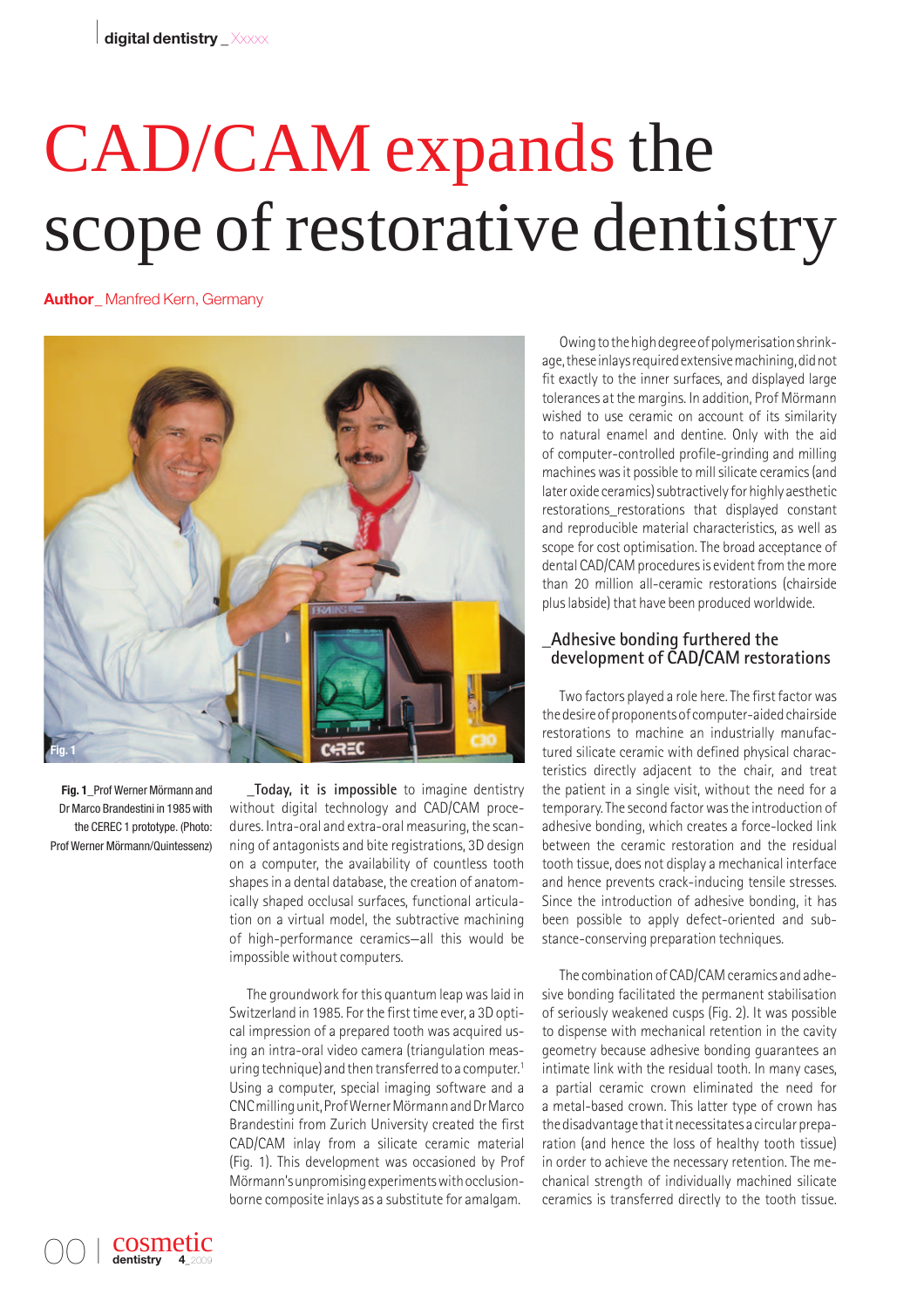This is particularly beneficial in the case of inlays, onlays, partial crowns and seriously weakened cusps.

Prof Mörmann's goal was to deploy CAD/CAM technology to create immediate all-ceramic restorations chairside without the need for temporaries. This goal derived from his experience that temporarily restored inlay cavities have a significantly negative influence on the integrity of the enamel. In many cases, the non-adhesively bonded temporary was positioned like a wedge in the cavity and transmitted the chewing forces to the weakened residual tooth. The applied forces also deformed weakly protected cusp walls. This resulted in cracks in the oral and vestibular enamel surfaces.

A second goal was to make use of high-strength oxide ceramics, such as aluminium oxide  $(A|_2O_3)$  and zirconium oxide  $(ZrO<sub>2</sub>)$ , and computer-controlled milling machines in order to create crown-andbridge frameworks and hence pave the way for metal-free prosthetic treatment.

Another recent development is the online transmission of intra-oral and extra-oral digital impressions and restoration design data to external dental laboratories, which then perform the milling tasks. As a result, the dental laboratories are now more closely integrated into the work flow of dental practices.

#### **\_Clinically proven**

All-ceramic chairside restorations number amongst the most intensively researched dental treatment procedures. Numerous studies confirm that the clinical performance of inlays and onlays is at least comparable with that of cast-gold restorations. Durability is one of the most important evaluation criteria for ceramic materials. This underlines the importance of the study published in 2008 by Dr Tobias Otto (Aarau, Switzerland) that presented long-term clinical data going as far back as 17 years.2 Since 1989, Dr Otto (one of the first CEREC users in Switzerland) has monitored 200 inlays and onlays produced using the CEREC 1 system and feldspar ceramic (VITA Mark I). These restorations were placed in 108 patients in his dental practice between period 1989 and 1991. He evaluated his findings on the basis of the modified USPHS criteria and summarised his clinical observations after 10 years and 17 years, respectively.

According to Dr Otto, 187 of the 200 restorations were still in place after 17 years. This was a survival rate of 88.7% after an average service time of 15 years (Figs. 3–5). In other words, the annual failure rate was 0.75%. Failures with Charlie and Delta ratings (USPHS) occurred between the 6<sup>th</sup> and 13<sup>th</sup> year. In most cases, these failures were attributable to ceramic fractures.

The probability of survival was significantly higher than that of layered laboratory-produced ceramic inlays and was approximately equivalent to that of alternative long-term restorations, such as cast-gold inlays, which have a survival rate of 87% after 20 years and an annual failure rate of 0.7%.<sup>3</sup> Dr Otto established that 166 of the CEREC inlays (of an original basis of 200 restorations in 1991) were clinically intact. This is equivalent to a success rate of 83% after an average service time of 15 years. The survival rate was superior



to that established by Smales<sup>4</sup> for cast inlays after 15 years (loss rate: 1.5%). It also compares favourably with the 1.3% annual failure rate established for allceramic, non-CAD/CAM ceramic inlays.5

A contributing factor is that chairside ceramic inlays can be placed immediately in a single appointment, thus eliminating the need for temporaries. In the case of conventional labside restorations, a temporary is unavoidable. Prof Roland Frankenberger established that under the influence of chewing forces, the tooth is subjected to torsional stress due to the low elastic modulus of the temporary composite material. These forces can deform inadequately protected cusp walls, cause partial fractures and incipient enamel cracking, and weaken dentine adhesion. By contrast, the immediate placement of the ceramic inlay facilitates a contamination-free adhesive bond with the hard tooth tissue and stabilises weakened cusps. The stabilising effect on the residual tooth and the existence of an adhesive bond obviously offset the consequences of wider adhesive gaps, as evidenced by long-term clinical findings.<sup>6</sup>

**Fig. 2\_**Finite element measurement with the exertion of chewing forces: the ceramic inlay bears the chewing load; the tooth substance remains stress free (inlay is hidden). (Illustration: Prof Albert Mehl)

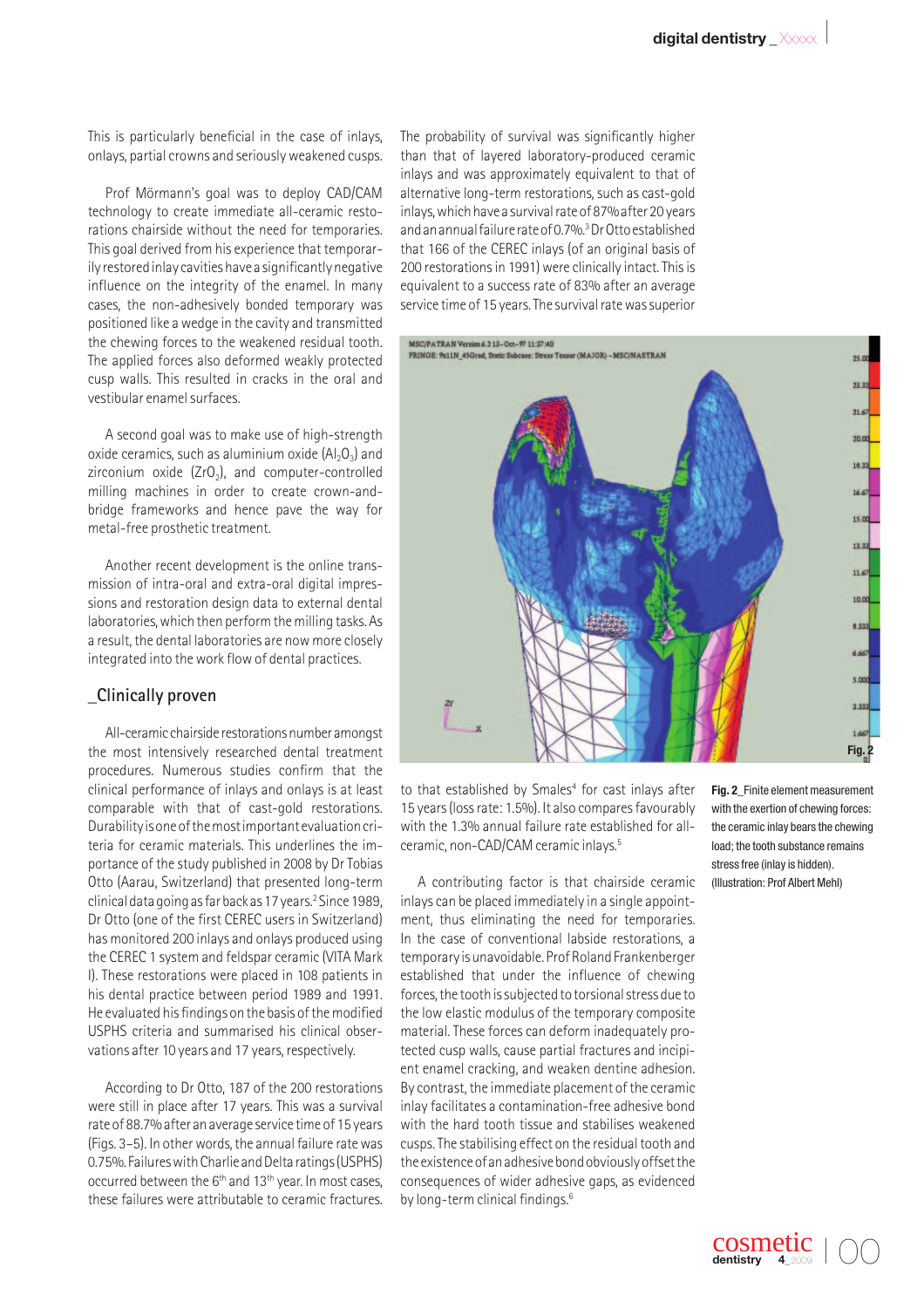

**Fig. 3\_**Survival rate (according to Kaplan–Meier) of CEREC inlays and onlays: 88.7% after maximum of 17 years. (Source: Dr Tobias Otto) **Fig. 4\_**Survival rate of one- to foursurface restorations (no significant difference) after maximum of 17 years. (Source: Dr Tobias Otto) **Fig. 5\_**Survival rates of restorations on molars and premolars: CEREC restorations on premolars display a slightly higher success rate. (Source: Dr Tobias Otto)

> cosmetic dentistry

00 I

## **\_CAD/CAM ceramics conform to the gold standard**

A further long-term study of the durability of CEREC restorations was published by Dr Bernd Reiss in 2006. In a private dental practice, 1,010 CEREC inlays and onlays were placed in 299 patients. After 15 to 18 years, 84.4% of these restorations were still clinically perfect (Figs. 6 & 7). Up to the end point of the study (18.3 years), no further events were observed. If the retention of the restoration is seen as the sole criterion for evaluating survival (that is, if therapeutic procedures such as trepanation and subsequent margin corrections with the aid of

composite are ignored), the Kaplan–Meier survival rate was 89% over the observation period. Dental adhesives were not yet available at the beginning of the study. If the patients are separated into two groups (that is, patients treated with and without the use of a dental adhesive), a significant difference is revealed. Without dental adhesive, the survival rate fell to approximately 80% after 16 years; with dental adhesive, the survival rate was 90%. The size of the filling did not play a role. Premolars performed better than molars. Vital teeth performed better then non-vital teeth. During the observation period, 122 events occurred. In 86% of the cases, this resulted in the loss of the restoration. Fractures (39%) were the most frequent reason for renewal.<sup>7</sup>

Similar findings were reported by Prof Gerwin Arnetzl. Between 1988 and 1990, Prof Arnetzl placed 358 two- and three-surface inlays made of Dicor, Optec, Hi-Ceram, Duceram and CEREC 1 (Mark I) using the adhesive bonding technique. The control group consisted of cemented gold inlays. After 15 years, CEREC and gold had a survival rate of 93%. This was significantly higher than the equivalent figure for laboratory-produced sintered ceramic inlays, which had a failure rate of 32%.<sup>8</sup>

Dr Reinhard Hickel and Dr Jürgen Manhart reviewed the scientific literature over a period of 10 years and calculated the annual failure rates of various materials used for Class I and II cavities. They found that CEREC restorations displayed 25% fewer failures than cast-gold fillings.<sup>9</sup>

A particularly interesting investigation was carried out by Dr Anja Posselt and Prof Thomas Kerschbaum, who analysed the performance of 2,328 CEREC restorations placed in 794 patients in a dental practice.<sup>10</sup> The survival rate after 9 years was 95.5%. The filling size, tooth vitality, the prior treatment of caries profunda, the type of tooth and the location of the filling (separated according to upper and lower jaw) did not have any influence. The most common reasons for failure were tooth extractions (22.9%) and fractures (17.1%).

Dr Andreas Bindl confirmed the suitability of chairside fabrication methods for anatomically sized CEREC crowns, milled and placed in a single visit.<sup>11</sup> Various stumps were prepared for 208 feldspar ceramic crowns. After 5 years, 97% (premolar) and 94.6% (molar) of the conventionally prepared crowns (chamfer preparation) were still intact. Clinically short crowns with a reduced stump height achieved a survival rate of 92.9% (premolar) and 92.1% (molar), respectively. The failure rate for endo-crowns placed on premolars was significantly higher.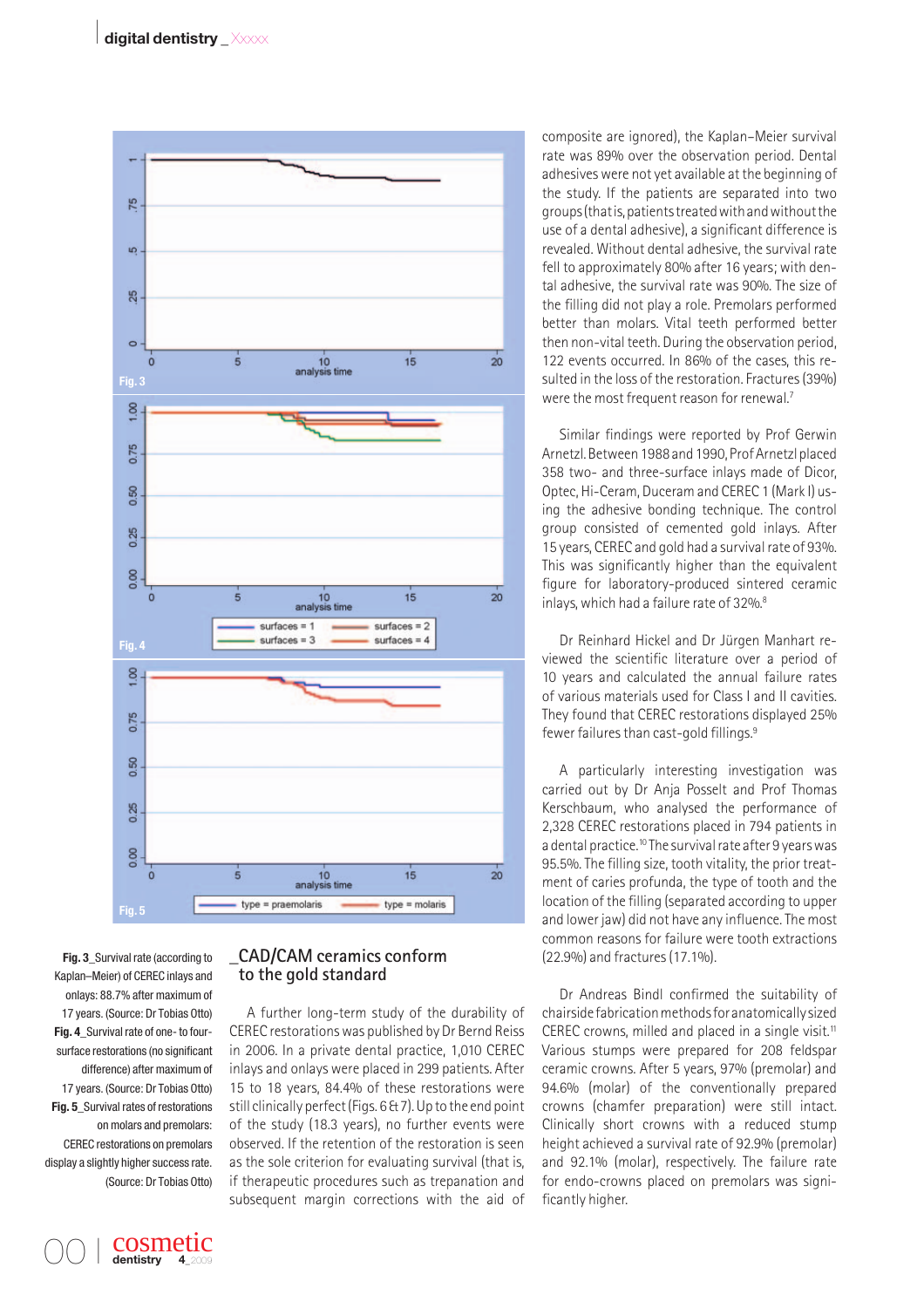Within the framework of a meta-analysis, the clinical survival probability of high-quality conservative restoration types with the respective production costs was investigated. Gold inlays and CEREC inlays had the highest success rates. The CEREC restorations perform better in terms of cost effectiveness versus durability. The higher production costs of cast-gold inlays are a disadvantage here.<sup>12</sup>

#### **\_Biogeneric occlusal surfaces**

The design of functional occlusal surfaces poses a challenge to rehabilitating the chewing function. In this area, too, CEREC has exploited advances in digital technology. IT provides valuable assistance with recreating lost tooth tissue in such a way that the restoration harmonises well with the existing dentition in terms of its structural and functional characteristics. With the aid of biogeneric modelling software, Prof Albert Mehl et al. succeeded in automatically creating patient-specific occlusal surfaces for inlays, onlays and partial crowns.<sup>13-15</sup> In this case, the residual occlusal tooth tissue was compared with several thousand digital scans of natural occlusal surfaces contained in the CEREC tooth library (Fig. 8). The software identifies matching morphological characteristics (fissures, cusps, marginal ridges, gliding contact angle) and then inserts corresponding cusps, fossae, fissures and contact surfaces into the virtual model of the restoration. On the basis of the contact point distribution, the cusp apexes and the proximal contacts, the software is capable of creating a well-matched tooth and detecting possible collisions with the bite registration. This biogeneric modelling process creates natural, individual and functional occlusal surfaces.

The extension of the CEREC indications spectrum to chairside crowns and multiple-unit labside bridges (both temporary and permanent) has placed increased demands on the intra-oral measuring process. The recently introduced CEREC AC system deploys a short-wavelength blue LED light source. In combination with the built-in anti-shake system this blue light source reduces the measurement tolerance to 19 µm in comparison with a stationary reference laser scanner.16 The preparation is optoelectronically scanned from various angles in the patient's mouth. The individual images are then combined to create complete quadrants (Fig. 9). Inadequate images are automatically detected. With a scan of the antagonists, the digital impression of the partial arch/quadrant is transmitted via a wireless link to the in-house dental laboratory. Alternatively, the data can be sent via the CEREC Connect web portal to an external dental laboratory or to an external milling centre equipped with a stationary



CAD system. This is followed by the virtual design of the restoration. If required, a 3D working model can be created using a special stereolithography process (SLA). This model provides the basis for the fine tuning of the CAD/CAM-milled crown or bridge framework.

'Impression-free' dentistry offers numerous advantages. The patient does not have to endure the discomfort of a conventional impression (such as gag reflex). In addition, dental laboratories can reduce their production times and achieve significant productivity gains.

**Fig. 6\_**Survival rate of CEREC inlays and onlays: 84.4% overall after 18 years. (Source: Dr Bernd Reiss) **Fig. 7\_**Survival rate: 90% with dental adhesive; 80% without dental adhesive. (Source: Dr Bernd Reiss) **Fig. 8\_**Examples of the tooth surfaces contained in the library (here:  $6<sup>th</sup>$  molar of the upper jaw); at present, approximately 400 tooth surfaces are available for each posterior tooth type. (Illustration: Prof Albert Mehl)